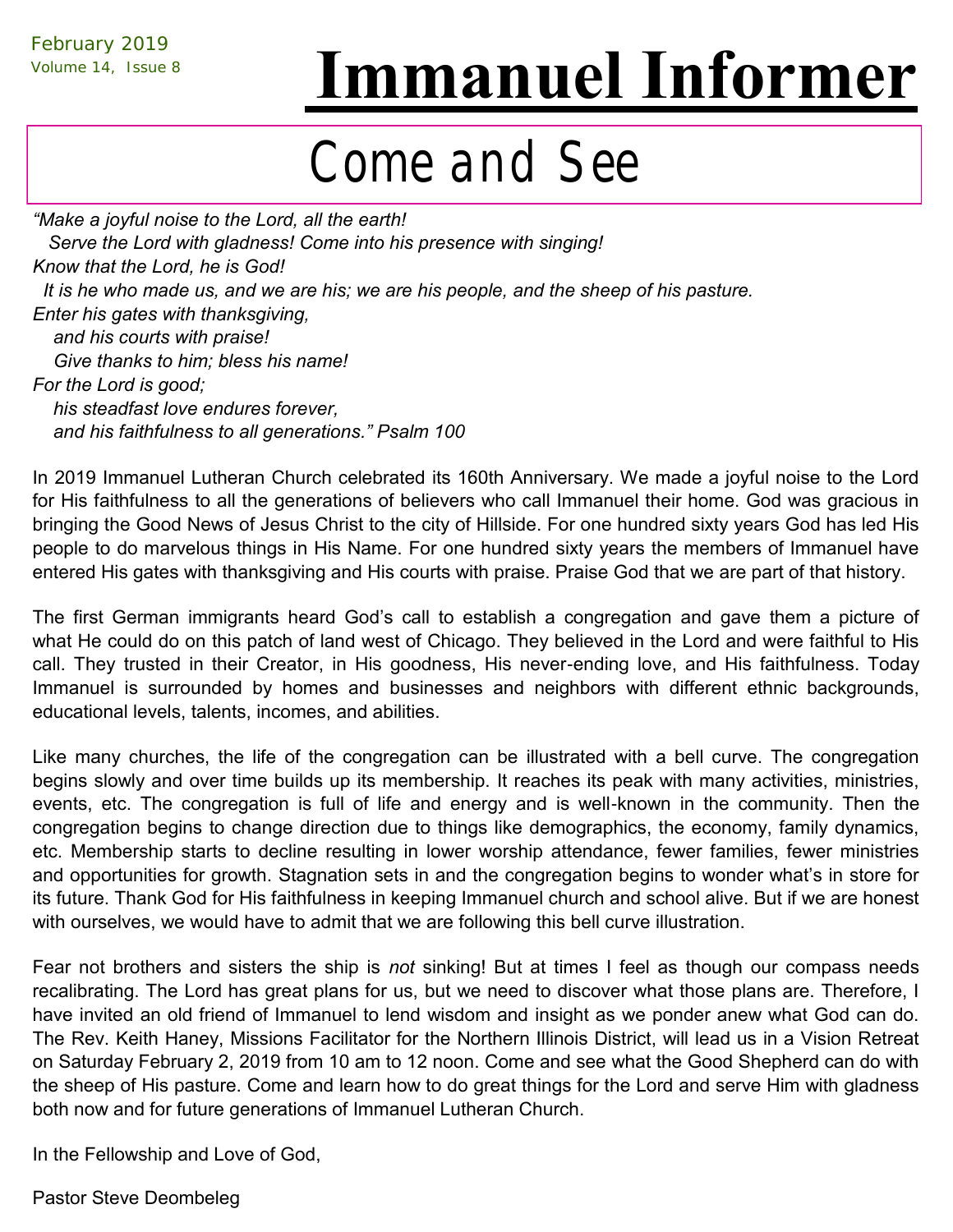## **BABY BOTTLES ARE BACK**

Coins for Caring Network is a simple way for Immanuel to raise awareness of their ministry and at the same time raise needed funds. Members and school families can take the bottles home and be a part of this life-saving work by simply filling them with spare change. Return your coin filled baby bottle by March 3. Bottles and information about Caring Network Pregnancy Services are located in the narthex.

> February offering envelopes includes one labeled "Flower Fund". Contributing \$5, \$10, or any amount to this Fund will allow more fresh flower bouquets to be displayed on the altar throughout the year. If you would like to donate by check it should be made payable to Immanuel Altar Guild. Your donation will be credited on your church contributions statement. Remember, as a "thank you" you are welcome to take a bouquet any time the flowers are identified as being purchased using Flower Fund contributions. Thank you.

New Bible Study! Get ready for a weekly Bible Study designed specifically for the Ladies of Immanuel! Kick-off is Wednesday, February 6th at 10:30am. If you have any questions, contact Pastor Steve.

The [Thrivent Choice® program](https://www.thrivent.com/making-a-difference/living-generously/thrivent-choice/) encourages benefit members to recommend where Thrivent Financial distributes an amount of its charitable grant funds. Members make their recommendation by directing Choice Dollars to enrolled nonprofit organizations, including churches. If you have a qualifying Thrivent account, please consider directing funds to Immanuel! Call 1-800-847-4836 and say "Thrivent Choice" or visit: [http://bit.ly/XJrPZN.](http://bit.ly/XJrPZN)

#### **"The Moses Controversy"**

**Rocked by questions about his faith, award-winning investigative filmmaker Timothy Mahoney seeks scientific evidence that Moses actually wrote the first books of the Bible —despite the skepticism of mainstream scholars. https://www.fathomevents.com/events/patterns-of-evidence-the-mosescontroversy**

> **AMC Yorktown 80 Yorktown Shopping Center, Lombard, IL 60148-5529 Thursday March 14, 6:30 pm Saturday March 16, 12:55 pm Tuesday March 19. 6:30 pm They were continually devoting themselves to the apostles' teaching and to fellowship, to the breaking of bread and to prayer.[Acts 2:42](https://bible.knowing-jesus.com/Acts/2/42)**





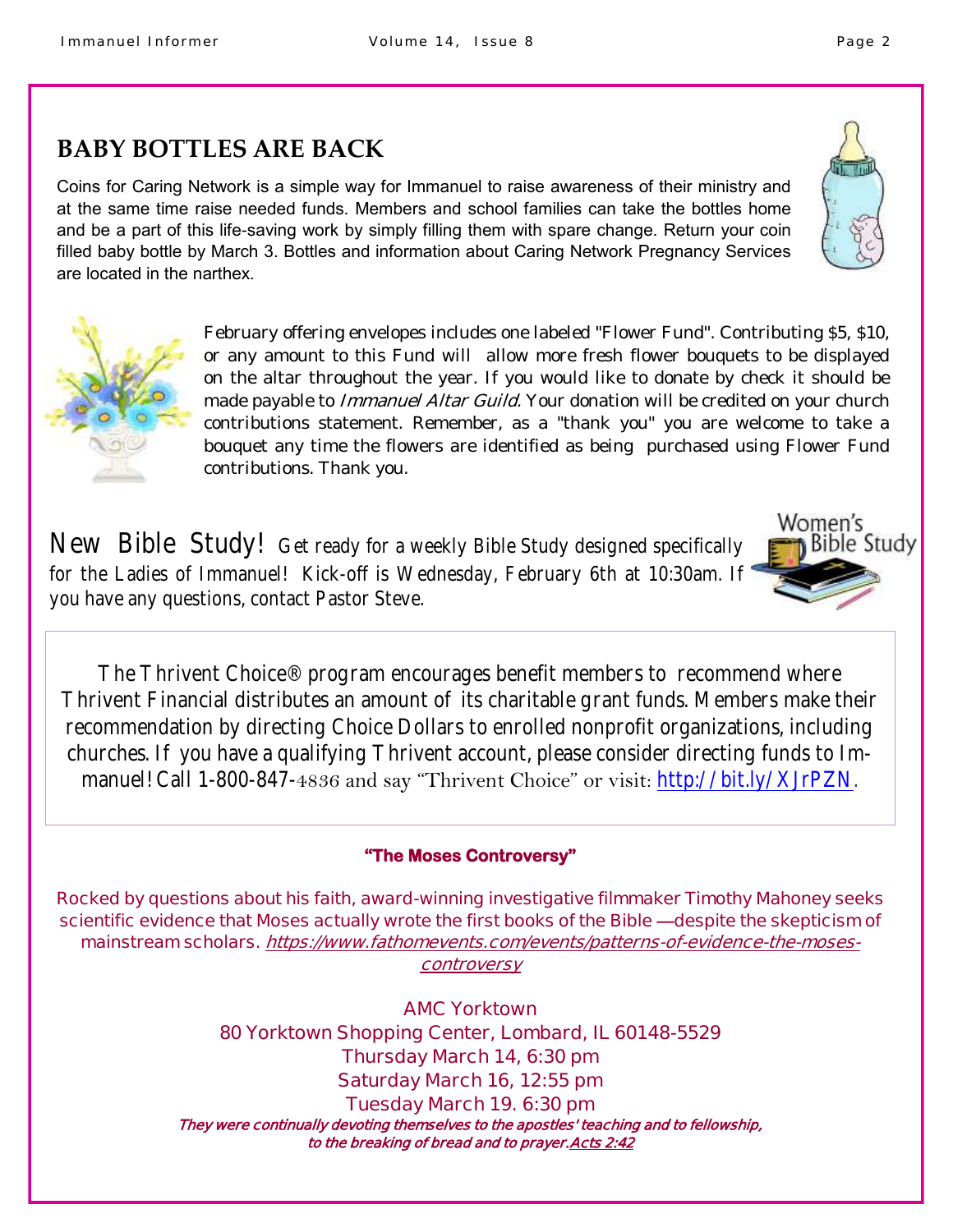## **Serving God as Stewards**

Do we really want to be stewards? No! By nature, we are independent, self-centered people. Our first impulse is that we want to be the owners. We want to have possession of things. We want to be important, to be respected, and even to be envied. We are not born stewards. However, by His grace, God transforms us into stewards who seek to follow His ways rather than our own. With changed hearts, we embrace His love and plan for our lives. Through the working of the Holy Spirit, we surrender our desires and plans to serve Him. God empowers us to put aside our need to be owners who are in control as we become His faithful stewards who seek to do His will. The love of Christ controls us. Transformed, we worship the Lord and live lives of faith, love, and obedience rather than living for ourselves.

As the Holy Spirit works in us through Word and Sacrament, transforming us into the image of Christ, we, in turn, will express more of His character. When we believe that God is present in our lives and trust in His power, we will, through faith, apply God's teachings to our lives.

As God's people, we can live unselfishly because of God's giving. *"For God so loved the world that He gave His only Son…"* (John 3:16). The love of God empowers us to respond faithfully to His love and grace. We learn to love because God first loved us (1 John 4:19). We learn to give because God first gave to us. Being a faithful steward is love in action. As Dr. Stephen F. Olford, a 20th Century Christian leader, said,

Christ alone owns our eyes to view His world. He alone owns our hands to serve His will. He alone owns our feet to walk His way. He alone owns our minds to think His thoughts. He alone owns our hearts to love Him fervently. He alone owns our personalities to radiate His charm and glory. Failure to recognize this is a refusal to recognize His sovereignty.



## **A Month of Prayer**

The Fellowship of Prayer consists of caring people who pray daily for members in the church. Members will be listed in alphabetical order each month. Please pray for their known and unknown needs.

- 1. Trevor Anderson
- 2. Ron & Barb Arndt
- 3. Susan Arnold
- 4. The Balslew Family
- 5. Carolyn Barry
- 6. Leonard Bartels
- 7. Evelyn Becker
- 8. The Bell Family
- 9. Jeffrey Bettin
- 10. Jennifer Bettin
- 11. Leonard Bettin
- 12. Don & Karen Bimler
- 13. The Blair Family
- 14. Bud & Lois Boese
- 15. Elaine Boettcher
- 16. The Bozzi Family
- 17. Roger Brabant
- 18. Ruth Anne Brendenmuhl
- 19. Bob & Barbara Brown
- 20. [Joe &](https://onrealm.org/ilchillside/Individual/Info/6419f103-8172-4771-91dc-a537011b91a2) Lisa Chioda
- 21. Detrall Dearbone
- 22. The Czubernat Family
- 23. The Deombeleg Family
- 24. Dorothy Francis
- 25. Arlene Gasperich
- 26. Laura Gaston
- 27. Arah Gibson & Alana Sanders
- 28. The Hadler family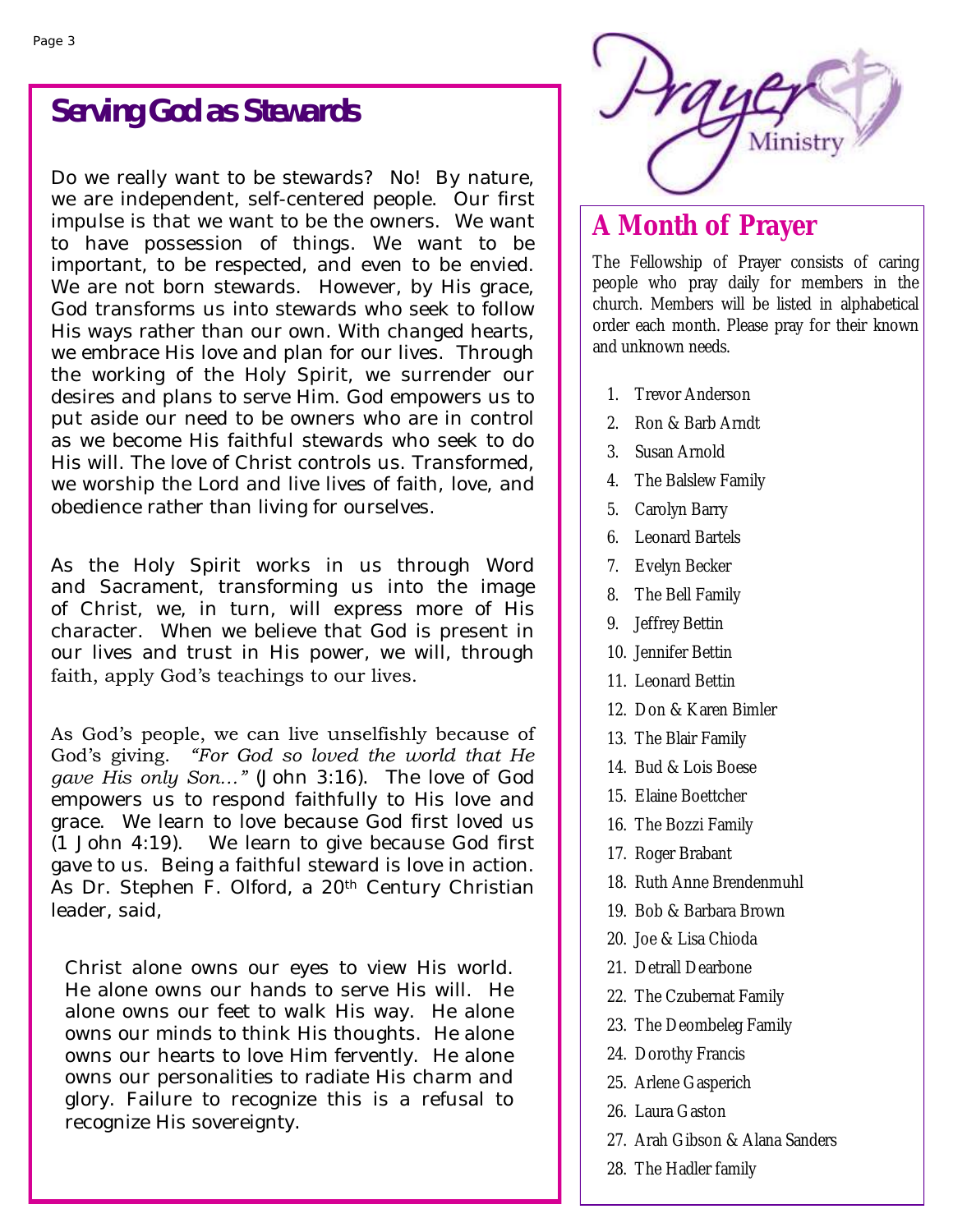## **Immanuel Christian Academy News**

### I Can…Appreciate

by Valerie J. Winston

Have you ever given someone a gift or done something for someone and they didn't thank you or show their appreciation? Many of us have experienced a situation like that. The lack of appreciation can cause hurt feelings and it can make you feel less likely to help that person in the future or even give them a gift.

It is nice to feel appreciated. It makes you feel valued and respected. Someone recognizes the hard work you've done or the effort that you have put forth. However, if we were to be honest with ourselves, we need to admit that we have not always been as appreciative as we should have been. There are times when we have failed to say thank you to someone.

Showing appreciation is not always a spontaneous act. Expressing thanks is a deliberate act that we have learned by watching those around us. Our parents told us to "mind our manners" in reminding us to say thank you for a gift or for a kindness done to or for us. It's amazing that we need to have special days or weeks so that we can remember to thank and appreciate those around us.

I often wonder what the parents of the nine healed lepers did when they found out they didn't return and thank Jesus for healing them. We know that Jesus questioned where they were. Gratitude and appreciation are important. People who show appreciation have learned that giving thanks springs from a heart that is focused on God. I Thessalonians 5:18 says, "In everything give thanks, for this is God's will for you in Christ Jesus."

God's will is that we do show our appreciation. Showing appreciation allows us to look outward from ourselves and focus back on God. When we are appreciative of others it leaves us little room to complain about insignificant things. Being appreciative also opens doors for more blessings. Take the opportunity today to show someone just how much you appreciate them.

**Immanuel Christian Academy would like to thank the congregation for their continued support. During Lutheran Schools Week, the students spent time learning more about God's Presence in their lives. Students created art, sang praises, collected items for Phil's Friends and took many, many pictures. Thank you also for your help with Open House.** 

**Please spread the word about Immanuel Christian Academy with friends and neighbors that have school age children.** 

**Thank you!**

**The staff and students of Immanuel Christian Academy**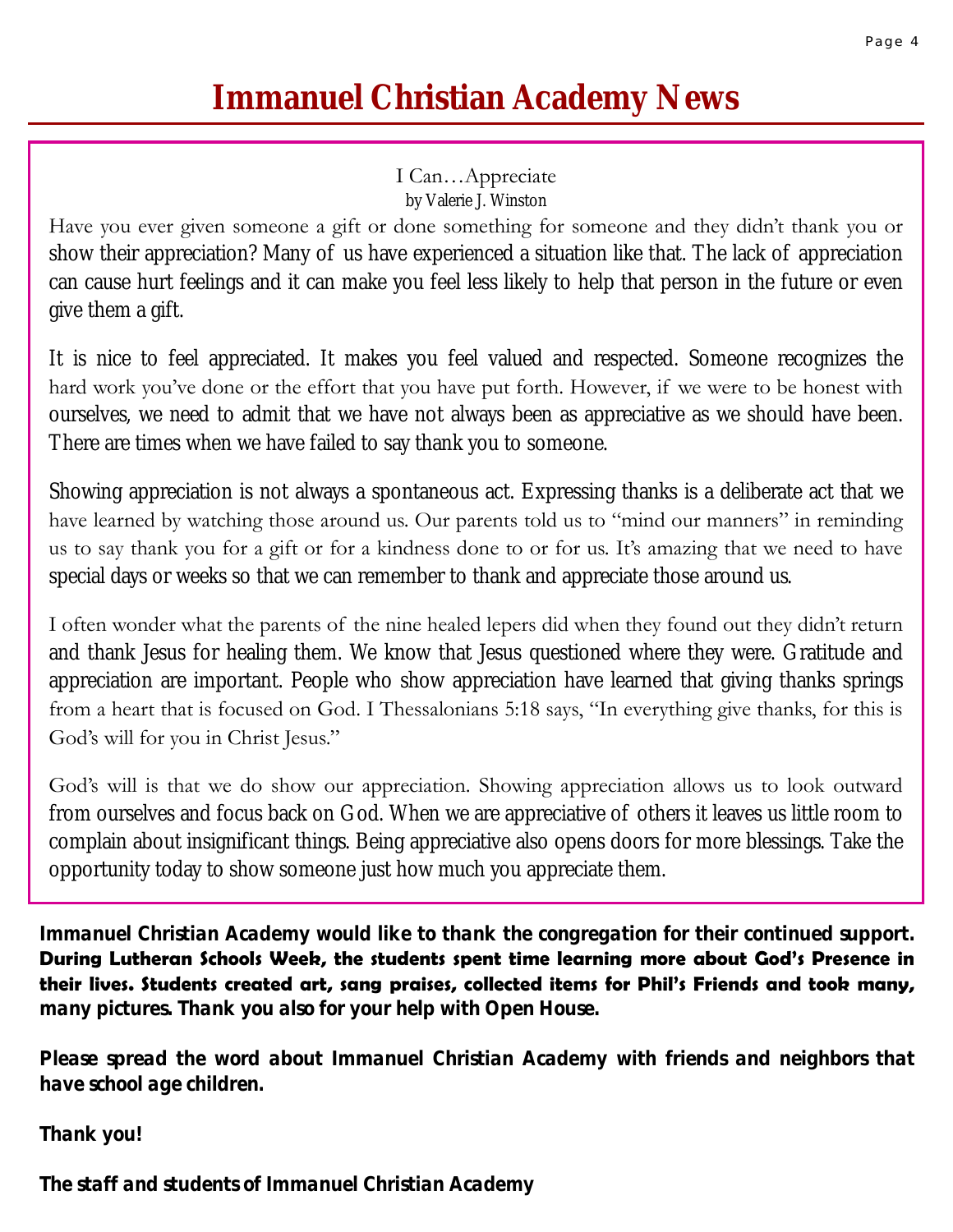## Lenten Midweek Series

THE BOOK OF EXODUS LET MY PEOPLE GO! Lent begins with Ash Wednesday and so does our emphasis on Moses's book called Exodus. In it, Moses asks Pharaoh to let God's people go seven times and Pharaoh finally does it! When he does, God's salvation is so amazing that the event becomes the Gospel of the Old Testament.

Israel's Scriptures mention the exodus 125 times! Throughout the book of Exodus God reveals who he is through his absence and his presence, through his silence and his speech, through his wrath and his mercy, and through his judgment and his amazing grace. In doing so, the book paints a beautiful portrait of Jesus.

Lent Schedule - Lenten Services and Suppers March 6th, Ash Wednesday March 13th 20th, 27th, April 3rd,April 10th



Holy Week Palm Sunday April 14th Maundy Thursday April 18th Good Friday April 19th Easter Sunday April 21st



*March 1st - No School Records Day*

## STEWARDSHIP CALLS US TO NOT ONLY "TALK THE TALK" BUT ALSO TO "WALK THE TALK."

"For we are His workmanship, created in Christ Jesus for good works, which God prepared beforehand, that we should walk in them" (Ephesians 2:10).





- *2 Visioning Retreat*
- *5 Vision & Hearing Rescreening Dartball*
- *6 Women's Bible Study Faculty Meeting*
- *7 Spring Pictures Elders Meeting*
- *8 Volleyball*
- *10 GLS Order Due Communication Meeting*
- *12 PTL Meeting Church Council Meeting Dartball*
- *13 Stewardship Meeting*
- *18 No School Presidents Day*
- *18 Dartball*
- *22 Volleyball*
- *24 Voters Meeting*
- *27 Garden meeting at OSH*
- *28 Black History Month Program*
- *28 End Of Trimester*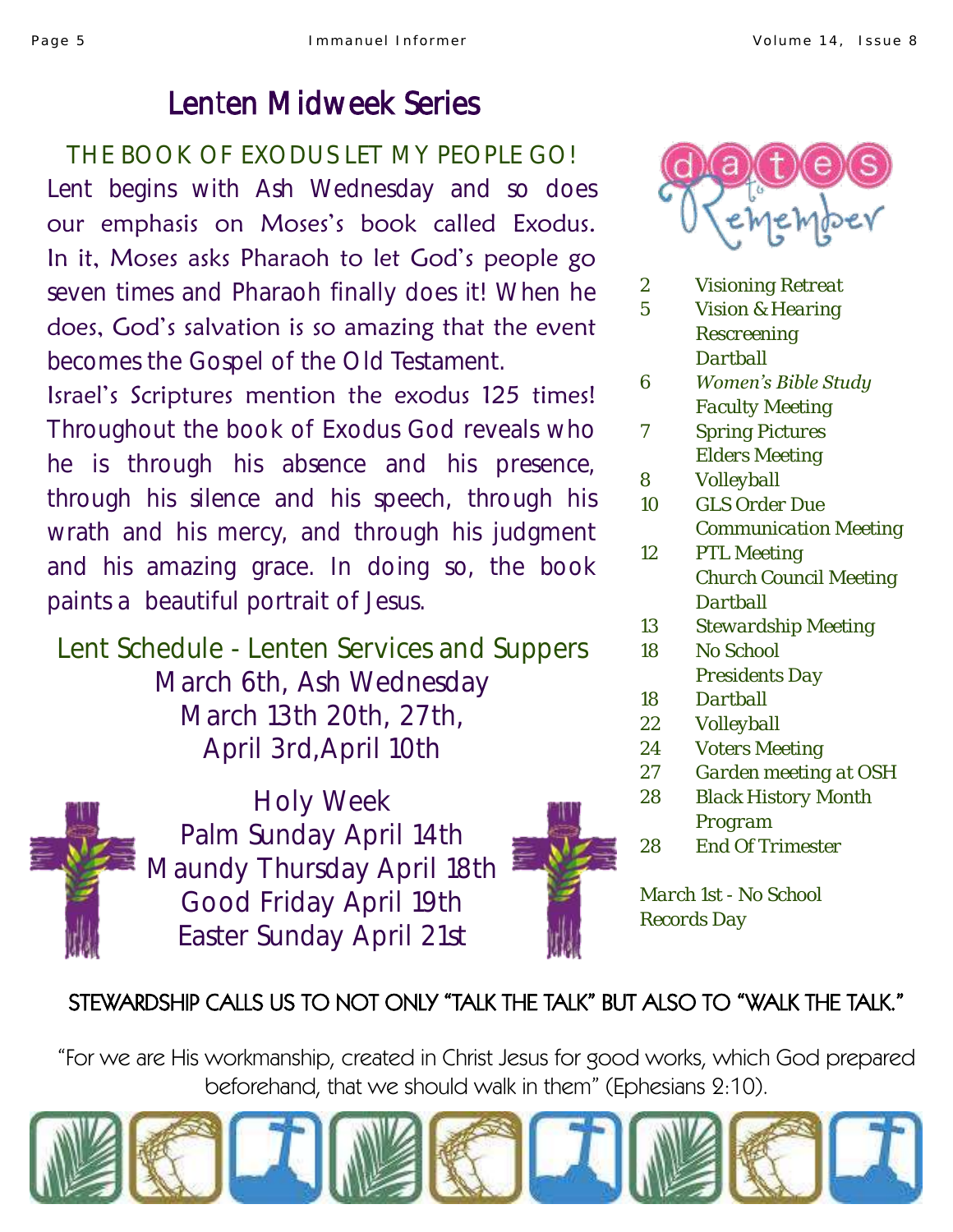#### **MONTHLY EVENTS -** (unless otherwise noted)

- Faculty Meeting -1st Wednesday of each month 3pm
- PTL Meeting 1st Tuesday of each month 6:00pm
- Adult Bible Study on Sundays 8:15am Sept. June
- Darts Tuesdays at 7:30 PM See Calendar
- Adult Choir Rehearsals Wed. Sept. May at 7:30PM
- Adult Volleyball Fridays check calendar for dates



- **1 - Donn Hempel 1 - Jeffrey Bettin 4 - Harald Pitz 4 - Joanna Czubernat 10 - Barb Arndt**
- **17 - Evelyn Haynes**
- **21 - Emily Bramos**
- **24 - Carolyn Barry 25 - Braydon Thomas**
- 

Scrip fundraising is a no-selling program that allows families to raise money for their non-profit organization. Scrip is just another way to pay for everyday purchases using gift cards in place of cash, checks, and credit cards.

You purchase gift cards from your organization at face value, and your coordinator orders those cards from Great Lakes Scrip Center at a reduced price. The difference is an instant rebate for your organization. It's really that simple! <https://shop.shopwithscrip.com/Login>





Everything written in the Scriptures was written to teach us, in order that we might have hope through the patience and encouragement which the Scriptures gives. Romans 15:4

**Getting the Most Out of Your Daily Bible Reading** As you read the Bible each day, allow the Scriptures to speak to you. This daily "dialogue " between you and the biblical text will reveal new understandings about God, and about yourself.

#### **FEBRUARY**

1 Isaiah 25:1-9 2 Colossians 1:15-23 3 Colossians 1:24-2:5 4 John 1:1-18 5 Colossians 2:6-19 6 Colossians 2:20-3:4 7 Colossians 3:5-17 8 Mark 3:20-30 9 Mark 6:45-52 10 Mark 12:28-34 11 Mark 6:30-44 12 Ephesians 1:15-23 13 Ephesians 2:1-10 **Ash Wednesday** 14 Philippians 2:1-11 15 Philippians 2:12-18 16 Philippians 3:1-11 17 Philippians 3:12-21 **First Sunday in Lent** 18 Luke 20:19-26 19 2 Samuel 7:18-29 20 1 Kings 17:8-24 21 Daniel 10:1-11:1 22 Hosea 11:1-11 23 Micah 4:1-5 24 Zechariah 3:1-10 **Second Sunday in Lent** 25 John 6:25-59 26 1 John 2:1-17 27 1 John 2:18-29 28 1 John 3:1-10



**Set aside time**  to read the Bible on a daily basis. **Find a quiet place** to read and reflect on each day's reading **Begin with prayer,** asking God for guidance and blessing. **FOR THE RECORD**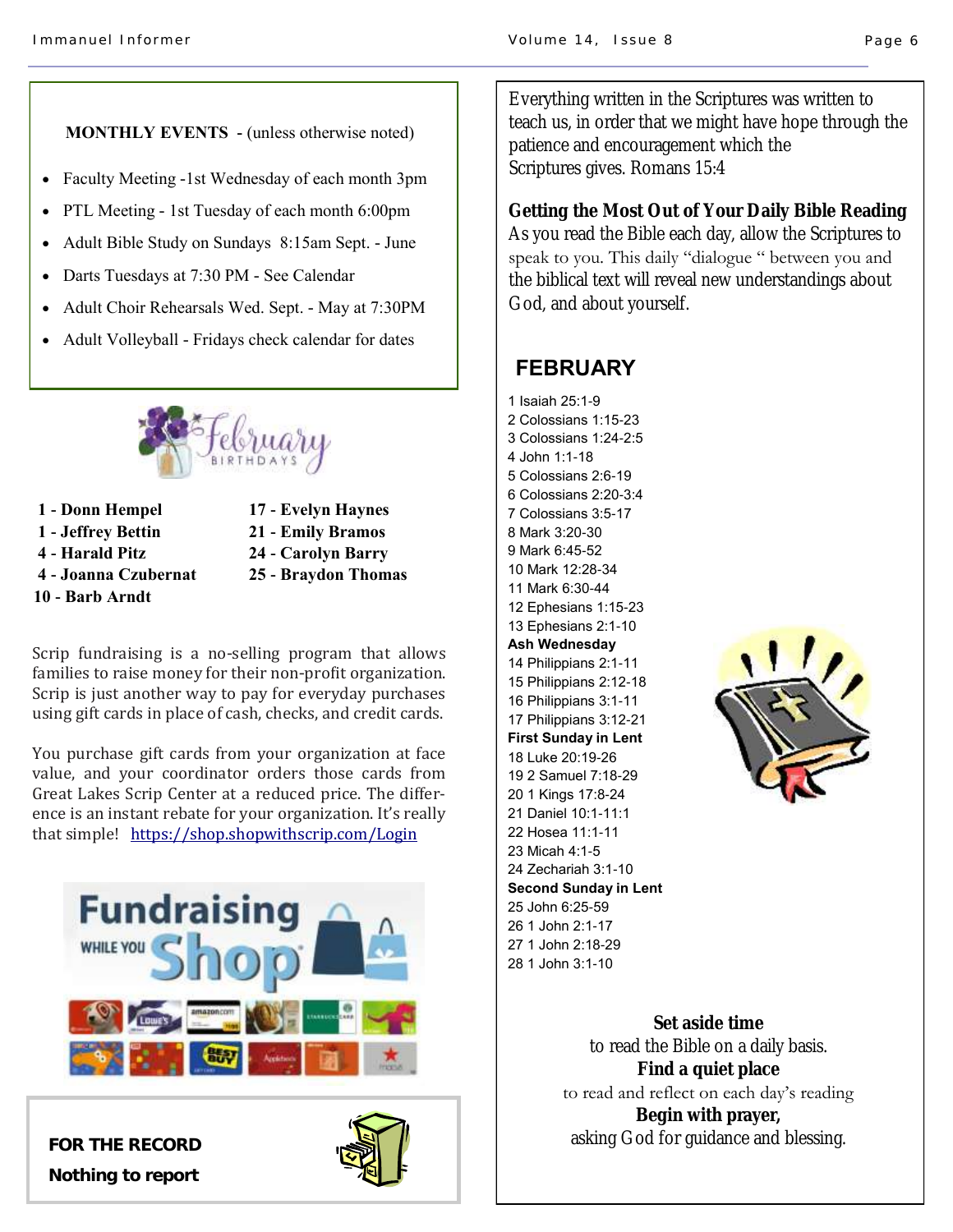|                                                                                                                                             |                                                                                                         |                                                                                            | February 2019                                                   |                                          |                                                              |                                            |
|---------------------------------------------------------------------------------------------------------------------------------------------|---------------------------------------------------------------------------------------------------------|--------------------------------------------------------------------------------------------|-----------------------------------------------------------------|------------------------------------------|--------------------------------------------------------------|--------------------------------------------|
| Sun                                                                                                                                         | Non                                                                                                     | Tue                                                                                        | Wed                                                             | Thu                                      | Ë                                                            | $\overline{\mathbf{a}}$                    |
|                                                                                                                                             |                                                                                                         |                                                                                            |                                                                 |                                          | Cub Scouts Lock-in<br>Westchester<br>Gym in use<br>$5pm - ?$ | Visioning Retreat<br>10am - Noon<br>$\sim$ |
| 9:30am Worship Holy<br>3 - 8:15am Bible Study<br>10:30am Coffee Hour<br>communion                                                           | 100th day of School<br>4                                                                                | Church Dartball<br>5<br>7:30pm                                                             | 3pm Faculty Meeting<br>10:30am Women's<br>Bible Study           | Spring Pictures<br>6pm Elders Meeting    | 8<br>Walther Choral fest<br>7pm Adult Volleyball             | $\circ$                                    |
| 11:00am Communica-<br>10:30am Coffee Hour<br>10 Scrip Order Due<br>8:15am Bible Study<br>Day School Sings<br>9:30am Worship<br>tion Meeting | $\overline{\phantom{0}}$                                                                                | 6:30pm PTL Meeting<br>Church Dartball<br>6:30pm Church<br>Council<br>7:30pm<br>$\supseteq$ | 6pm Stewardship<br>Meeting<br>Adult Choir 7:30<br>$\frac{3}{2}$ | $\overline{1}$                           | $\frac{5}{1}$                                                | $\frac{9}{1}$                              |
| 9:30am Worship Holy<br>10:30am Coffee Hour<br>8:15am Bible Study<br>communion                                                               | Deadline to make<br>March Newsletter<br>submissions for<br>Presidents Day<br>NO SCHOOL<br>$\frac{8}{1}$ | Church Dartball<br>7:30pm<br>$\frac{1}{2}$                                                 | Adult Choir 7:30<br>$\geqslant$                                 | $\overline{2}$                           | 22<br>  7pm Adult Volleyball                                 | 23                                         |
| 10:30am Coffee Hour<br>8:15am Bible Study<br>9:30am Worship<br>Voters Meeting<br>24                                                         | 25                                                                                                      | 7:30pm Church<br>Dartball<br>26                                                            | Meeting @ OSH<br>Adult Choir 7:30<br>6:30pm Garden<br>27        | 6pm Black History<br>Month Program<br>28 | NO SCHOOL<br>Records Day                                     |                                            |